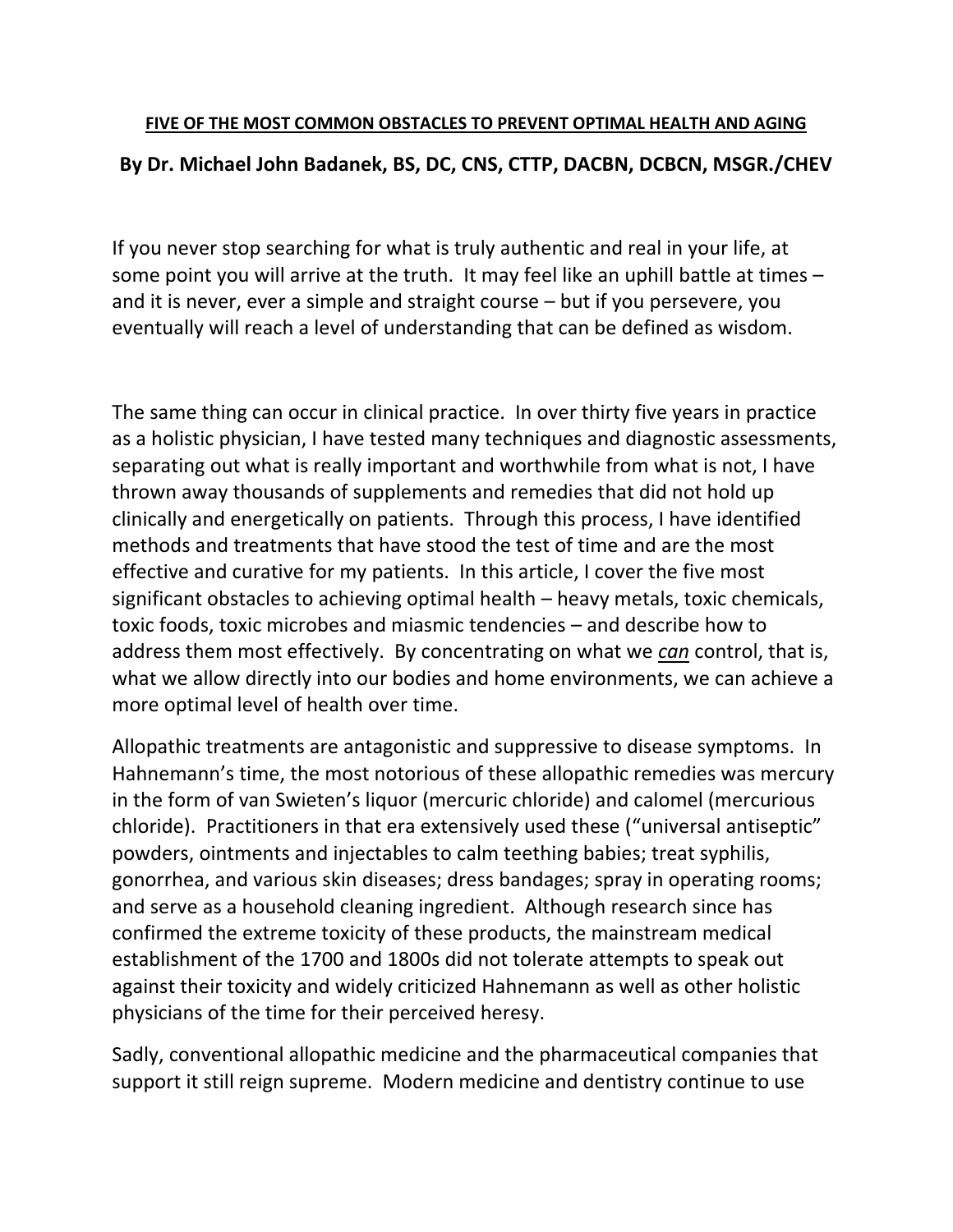mercury in the form of thimerosal –containing flu and other vaccines and mercury amalgam fillings. Further, the number of other xenobiotics (substances foreign to the body) skyrocketed in the twentieth-century era of "better living through chemistry," Exposing us to numerous adverse effects. Nonetheless, by concentrating on what we can control – that is, what we allow directly into our bodies and home environments – we can achieve a more optimal level of health over time.

#### **REMOVE TOXIC METALS**

The placement of the most toxic non radioactive metal on earth in the mouths of children and adults sounds almost ludicrous in the face of modern scientific research, which had clearly correlated mercury with hundreds of serious illnesses and diseases. Yet the American Dental Association (ADA) -- a trade association representing the interests of conventional dentists—still condones the practice of utilizing "silver" amalgam fillings containing over 50 percent mercury.

Recent Canadian research from the University of Calgary dramatically refutes the ADA's archaic stance by scientifically demonstrating that the mercury in amalgam fillings leaches continuously to the brain, creating the identical neurofibrillary tangles and amylois plaques seen in Alzheimer's and other forms of dementia. Surprisingly, testing found that other toxic metals (including aluminum, lead, cadminium and manganese) did not cause these distinct neurological lesions. Boyd Haley, PhD, emeritus professor and department of chemistry chair at the University of Kentucky, has concluded that "Mercury is a primary causative factor in the onset of Alzeimer's." Articles in peer-reviewed scientific journals have found clear evidence incontrovertibly linking this dangerous neurotoxin to other neurological diseases as well, including Parkinson's disease, multiple sclerosis (MS) and amyotrophic lateral sclerosis (ALS).

Because of mercury's very clear and compelling correlation with neurological disease, not to mention hundreds of research articles linking mercury toxicity with a multitude of other conditions (including arthritis, anxiety, depression, heart disease and cancer), it is my recommendation that everyone consider having their amalgam fillings removed. This recommendation comes with three major caveats, however. First, individuals should only undergo this dental revision procedure when they are healthy enough to excrete the heavy metal from their bodies efficiently. Second, they should identify a well-trained biological dentist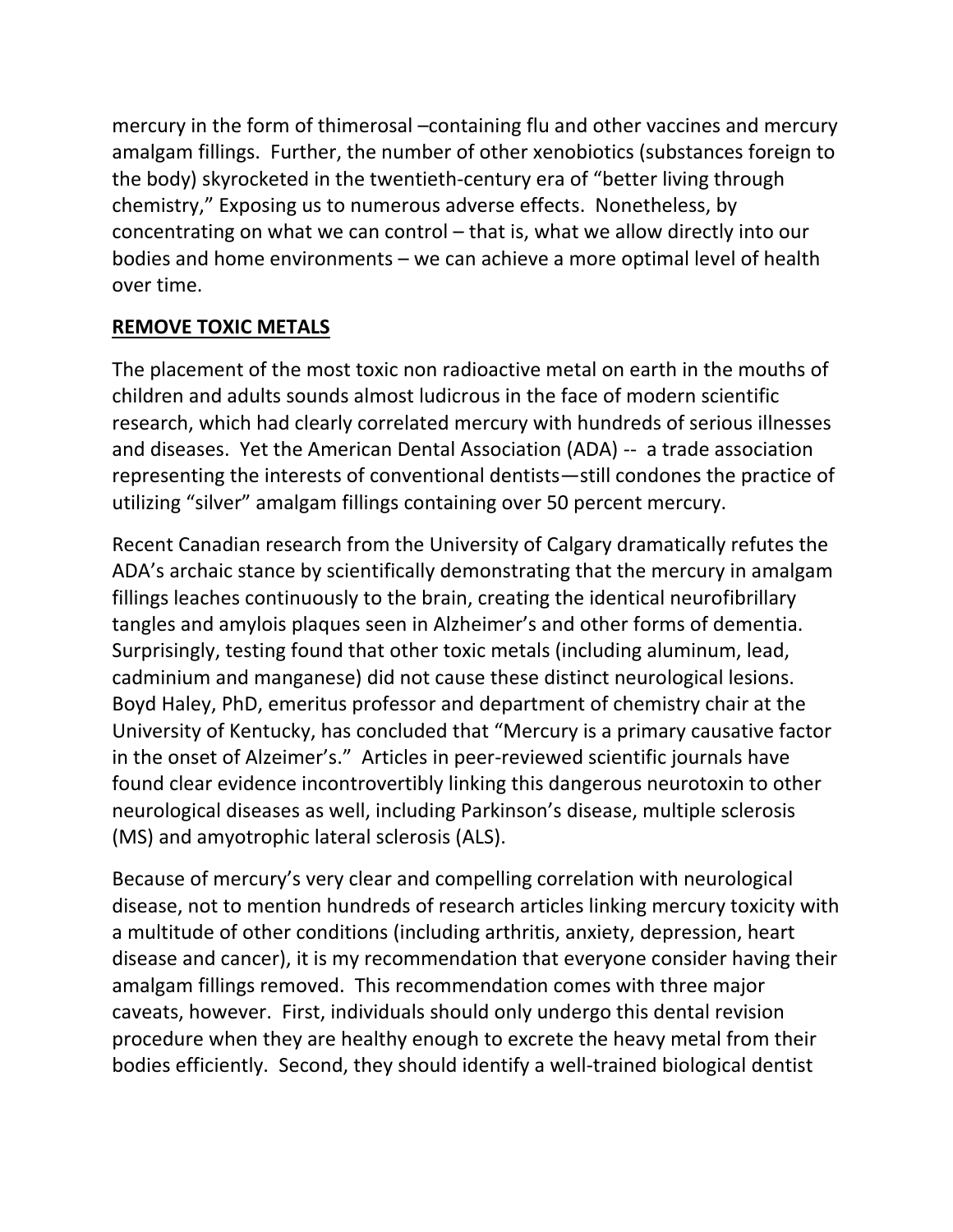skilled and experienced with removal of amalgam fillings. Third, individuals should effectively detoxify before, during and after removal.

Research shows a statistically significant increase in mercury excretion just after the removal of mercury. My clinical observations confirm that well prepared patients respond very well to amalgam removal when they strongly address the acute inflammation from dental drilling by significantly augmenting detoxification during and immediately after removal. This "hitting fire with fire" protocol on the day of drilling and for four days afterwards (and then on a reduced regular protocol for the next three to six months) consists of taking acute homeopathic remedies several times a day, doubling or tripling the dosage of detoxifying nutritional supplements and carefully adhering to a nutrient-dense Wise Traditions diet. Other important topics covered in my five day protocol include dental galvanism (abnormal electrical currents caused by mixed metals in the mouth), carcinogenic nickel often found in porcelain-fused-to-metal (PFM) crowns, the allergenicity of gold crowns, and the pros and cons of heavy metal tests. I also include a list of relatively inert and nontoxic dental materials and a listing of holistic dental organizations.

### **Remove Toxic Chemicals**

No one needs reminding of the vast number of pesticides, insecticides, herbicides and other toxic chemicals that contaminate our food, water, air and soil. It is important to remember that these xenobiotics are very new to civilization and are primarily an outcome of the most toxic period ever known to humankind – the twentieth century. For example, from 1940 to 2000, eighty-seven thousand new chemicals were synthesized in the U.S. alone. This alarming trend has continued, with new chemicals invented at a rate of at least two thousand per year.

The statistics on pesticides are especially dramatic. In 1950, less than 10 percent of cornfields were sprayed with pesticides; by 1993,99 percent were chemically treated. In 1929, the Swann Chemical Company (which later became part of Monsanto) first manufactured polychlorinated byphenyls (PCBs). Although Congress banned the manufacture and use of most PCBs in 1976, these neurotoxic and carcinogenic chemicals are still found all over the globe, even in the remote and once-pristine artic.

More recently, Dr. Stephanie Seneff has exposed the widespread toxic in influence of glyphosate, the active ingredient in Roundup, which is the most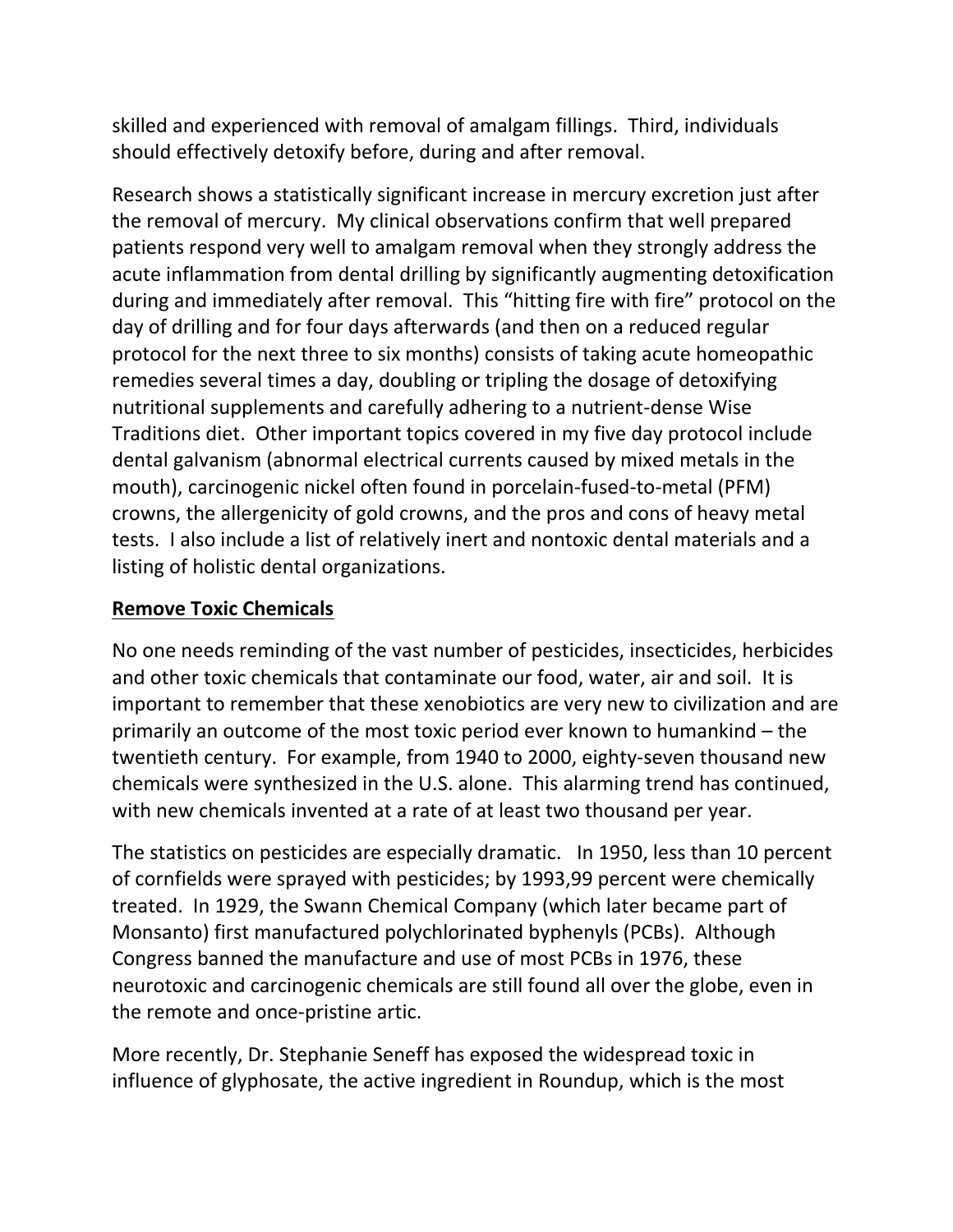popular herbicide in the world. Glyphosate residues are found in all the major foods of the Western diet, including sugar, corn, soy and wheat. Glyphosate inhibits cytochrome P450 enzymes, our liver's most crucial detoxification system. This toxic chemical also impairs the sulfate transport system and interferes with the production of healthy gut bacteria. Dr. Seneff has found that the consequences of these and other disruptions to our body chemistry and natural detoxification systems are at the root of many diseases associated with a conventional Western diet, including obesity, diabetes, heart disease, cancer and Alzheimer's.

The tragic repercussions of this profits-before-people economic model—a model that was and still remains the norm—are that no one is free from a significant body burden of these pervasive toxic chemicals. Extensive research in both the U.S. and Canada has revealed that everyone (whether fetus or senior citizen) carries a load of between one hundred and two hundred of these xenobiotics. As the authors of one report concluded, "Toxic chemicals contaminate people no matter where they live, how old they are, or what they do for a living." The results of these studies are sobering and can feel rather overwhelming and depressing. However, as more and more individuals have become aware of the pervasive toxicity in our environment, organizations like the Weston A. Price Foundation and other environmentally responsible groups are encouraging and making changes.

At a personal and household level, we can reduce our body burden of toxic chemicals significantly through dietary changes (covered in the next section) as well as in our choice of household cleaners, soaps and personal care items. In fact, our home is the one environment over which we can exert significant control. One of the most consequential steps we can take is replacing toxic soaps and cosmetics with nontoxic alternatives. The great Rachel Carson once commented on "the harmless aspect of the familiar," which characterized not only the widespread usage of the DDT insecticide in the 1950s but the current ubiquitous use of conventional cosmetics and soaps. The repetitive and seemingly harmless application of mascara, shampoo, shaving cream and nail polish can feel so familiar and "normal" that the thought that these everyday products might be harmful – and even carcinogenic – at first can seem absurd to most people.

Research has clearly proven otherwise, however. Important studies conducted in Scotland and Seattle found that the common cosmetic ingredient paraben (in the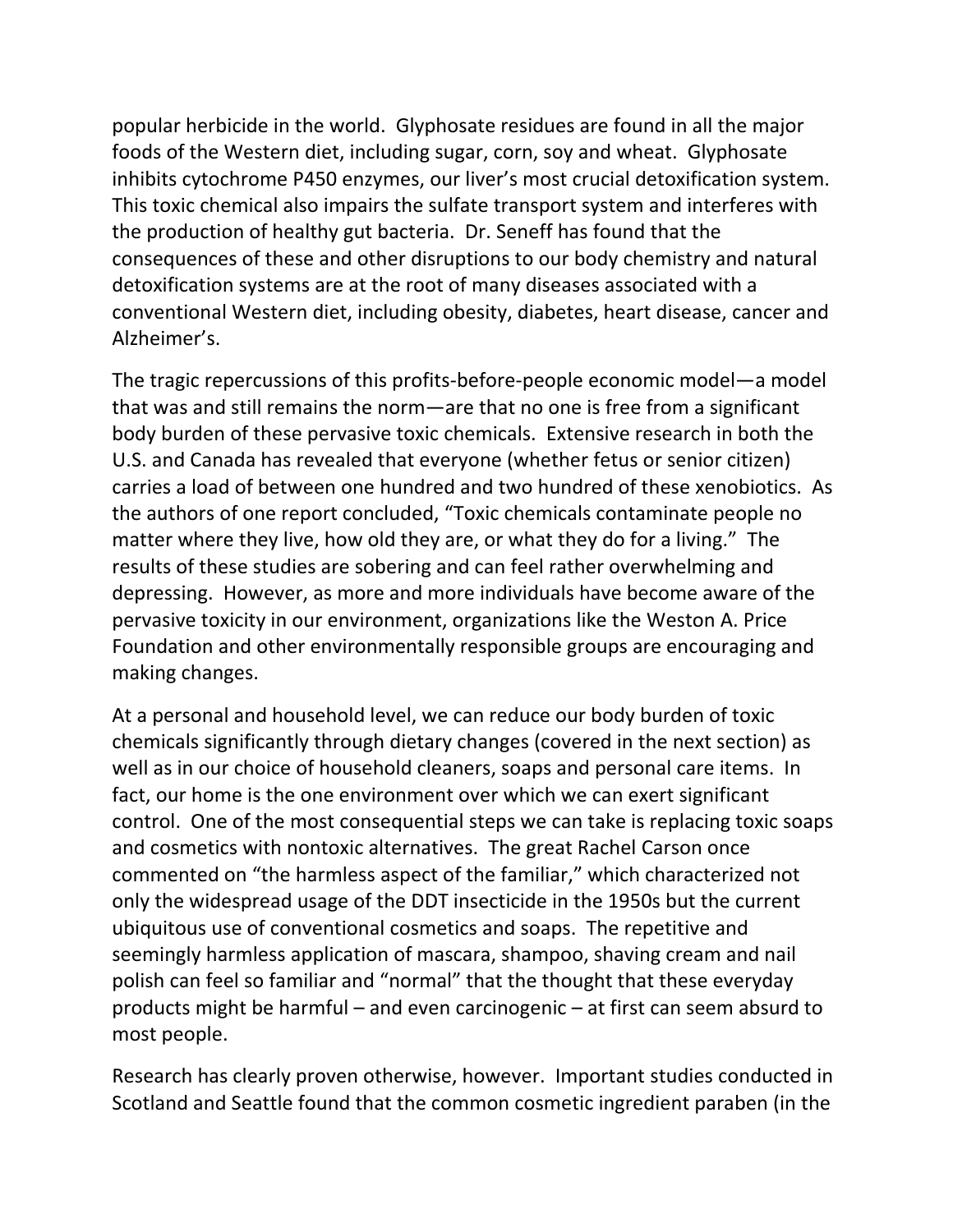form of methylparaben, propylparaben or butylparaben) was a significant contributor to breast cancer. Further, these studies conclusively proved that the parabens found "in vivo" – that is, in the actual cancerous breast tumors – originated from personal care products such as deodorant, creams and cosmetics. Other studies, many conducted by the excellent Environmental Working Group (EWG), have produced similar findings. The noted environmental medical physician Sherry Rogers cautions that dermal application of these products "is just like eating them, for they reach the bloodstream as though they had been eaten. In short, the research evidence is now quite undeniable that many of the chemicals added to conventional soaps and cosmetics are clearly carcinogenic and also cause many other damaging symptoms, including asthmas, allergies, infertility, dizziness, inability to concentrate, mood changes, depression and memory loss.

Thankfully, there is an easy solution to this problem, which is to replace your regular products with nontoxic alternatives. It is a giant leap in the right direction to shop for laundry detergents, chlorine-free toilet paper, soaps and cosmetics at health food stores instead of drugstores, grocery stores or department stores. However, even health food stores may carry cosmetics containing toxic chemicals. Further, the label does not always include all the ingredients used in these products.

The Environmental Working Group's Skin Deep list, which has reviewed hundreds of cosmetics and other personal care products, is an excellent resource to consult before purchasing such products. Individuals with a toxic chemical history may include artists, farmers, hairstylists, dentists, dental assistants, lab techs, conventional doctors, nurses, printers, firefighters, factory workers and painters – as well as anyone else who has been exposed to toxic chemicals for significant periods of time.

Extensive research in both the US and Canada has revealed that everyone (whether fetus or senior citizen) carries a load of between one hundred and two hundred of these xenobiotics.

Cost-saving and lifestyle benefits of the Wise Traditions diet include reduced sick time, more energy to complete tasks and projects, more restful sleep and diminished anxiety, depression and other mood disorders.

#### **REMOVE TOXIC FOODS**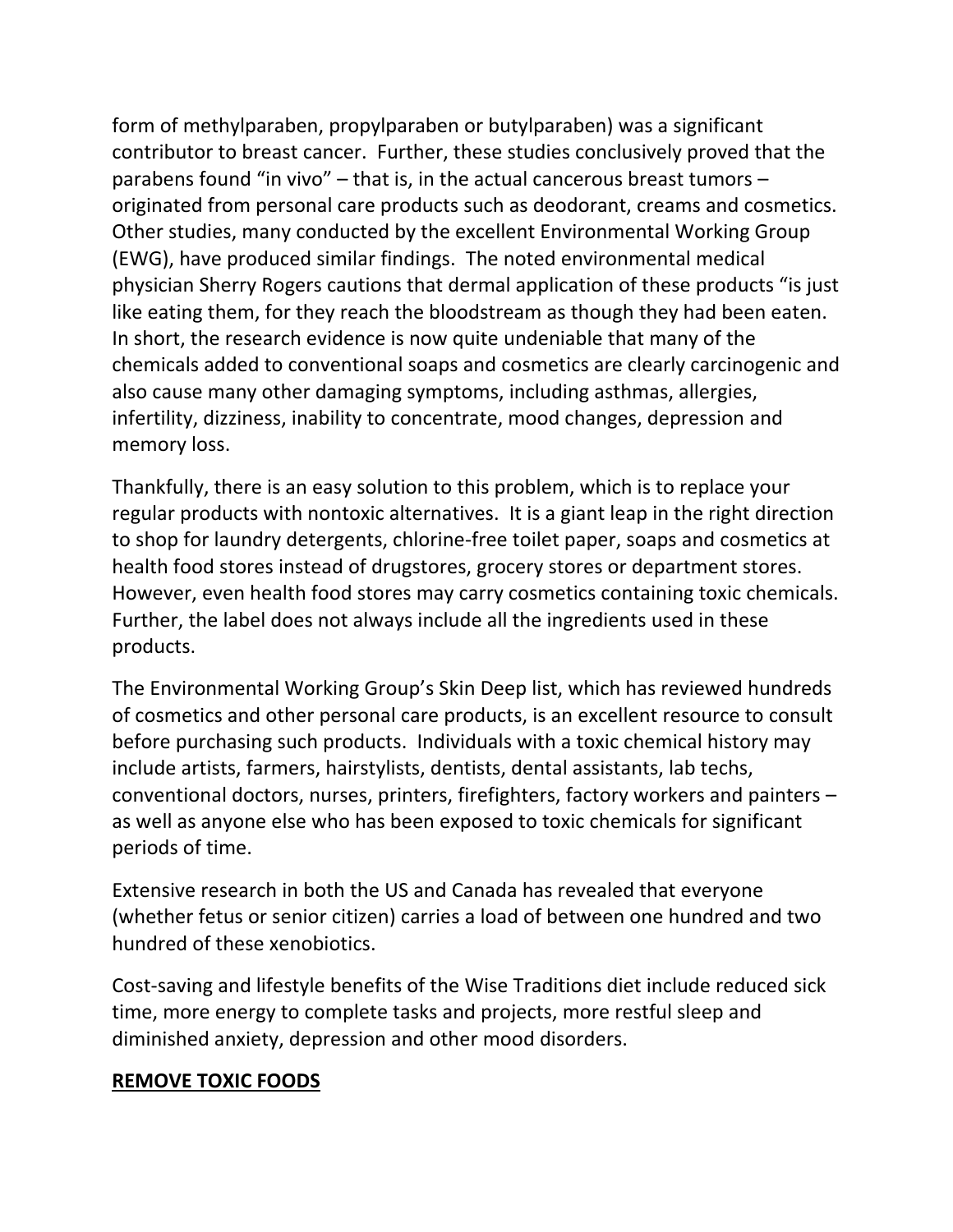Many Wise Traditions readers have probably already addressed the obstacle of toxic foods. As those eating a Wise Traditions diet know, the best way to remove an addiction is to replace it with a more pleasurable alternative. In the case of food, nothing is more delicious than a nutrient-dense, high-fat, moderate-protein and properly prepared-carbohydrate diet. Over time, the Wise Traditions diet allows us to detox and heal so substantially that the thought of indulging in refined and sugary junk foods becomes a distant and even unpleasant memory.

The benefits of avoiding toxic foods, including foods containing genetically modified (GMO) ingredients, are numerous. GMO foods are carcinogenic and contain glyphosate. As described in the previous section, toxic glyphosate spells double trouble for the gut by disrupting the metabolism of sulfur (which feeds healthy bacteria) and allowing pathogenic bacteria to proliferate. By definition, certified organic foods cannot be genetically modified, nor are they laden with pesticides, herbicides, insecticides and the thousands of other chemicals already mentioned.

The second most prevalent herbicide polluting our water, soil and foods is atrazine, banned in Europe in 2005. Atrizine disrupts hormones and has been linked to birth defects and several types of cancer. In light of the frightening statistics on toxic chemicals such as glyphosate and atrazine, many families have concluded that they must make organic foods a priority.

Individuals eating a Wise Traditions diet often experience first-hand many tangible cost-saving and lifestyle benefits. These include reduced sick time, more energy to complete tasks and projects, more restful sleep and less anxiety, depression and other mood disorders. After one month of establishing the Wise Traditions diet in my own life, I went from taking ten or twelve vitamins a day to only three or four – resulting in a definite savings in the cost of supplements.

As with household and personal care products, replacement is an easier strategy than avoidance. By replacing toxic fats such as canola and other vegetable oils with delicious grass-fed butter, ghee, coconut oil and red palm oil, you can substantially reduce chronic inflammation in your body. In fact, it is especially important for those new to the Wise Traditions Diet not to hesitate about adding more good fats to their meals. Primitive diets contained at least ten times the amount of important fat-soluble A.D. E. and K vitamins as the modern American diet. Dr. Price found that traditional cultures were not only exceedingly healthy, but the vast majority had no cavities and had room for all thirty-two teeth.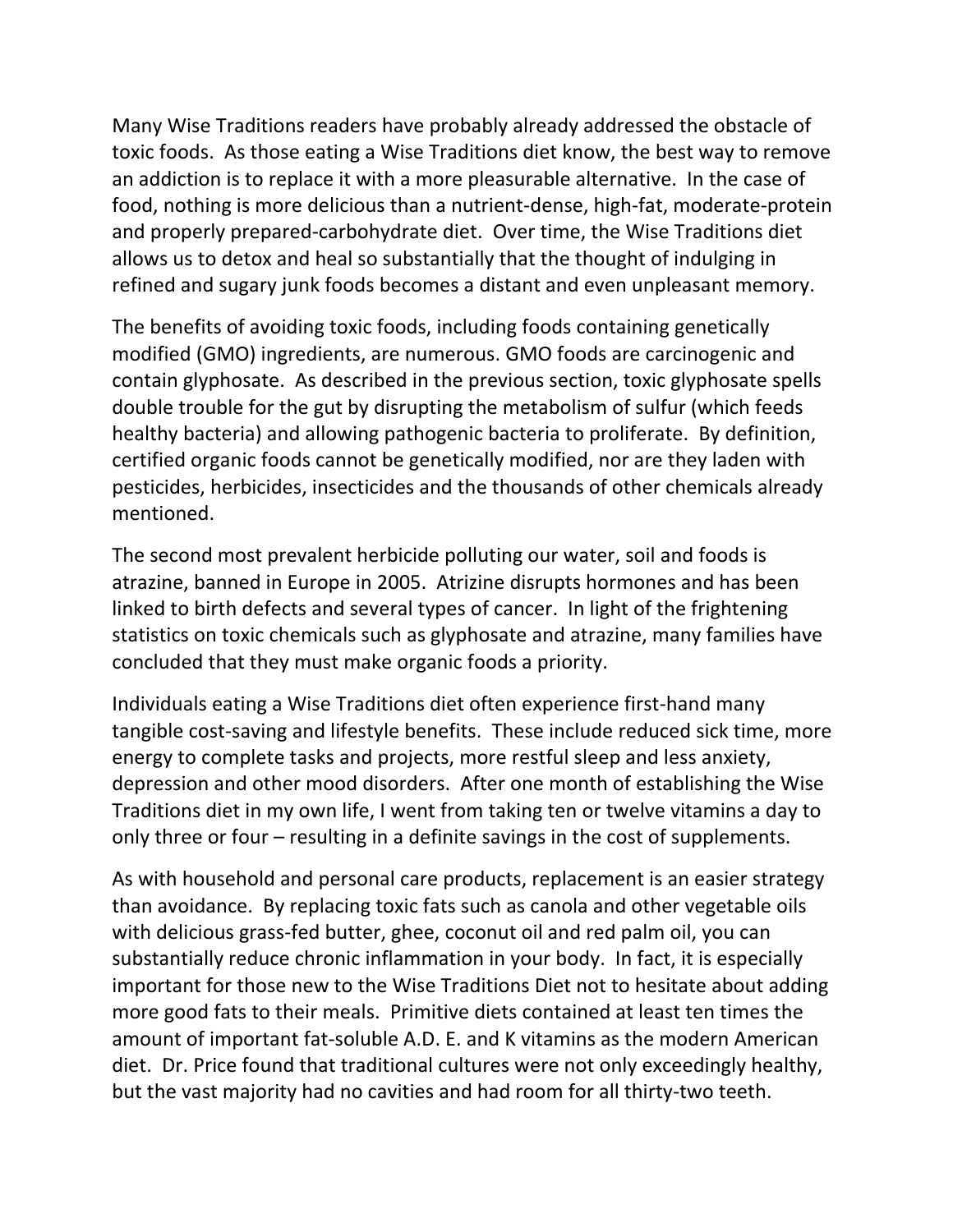Further, depression and anxiety were rare; Dr. Price observed a cheerful outlook in most of the cultures that he visited.

Another delicious part of the Wise Traditions diet is incorporating fat with meat. Traditional peoples never ate skinless, boneless chicken! They intuitively realized the importance of not discarding but enjoying nutrient-dense organ meats, skin and eating meat au jus or with gravy; most importantly, they ate the fat so that the naturally occurring fat-soluble vitamins could support full assimilation of the proteins and minerals in the meat.

We should further replicate traditional people's nutrient-dense diets by avoiding foods produced using modern-day toxic farming and fishing practices. Instead, eat grass-fed meats; wild-caught salmon, roe, sardines and herring; pasture-raised soy-free eggs; and non-pasteurized raw cheese, butter, cream and milk.

The Wise Traditions diet also emphasizes the importance of mitigating the phytotoxins found in vegetables, nuts, grains and seeds. The human body requires a certain amount of daily carbohydrates – but only properly prepared ones. Green vegetables such as kale, spinach, mustard greens, Swiss chard, cabbage and collard greens need to be well-cooked (or fermented in the case of cabbage) in order to reduce their oxalic acid content, a compound that has been linked to cancer, diabetes, kidney stones and thyroid dysfunction. The traditional Gullah Geechee people who still inhabit the coastal areas of South Carolina and Georgia have known this for centuries. They pour hot water over collards and other "tough greens" before cooking them with bacon (Carolina O'Quinn, personal communication).

Where beans, grains, nuts and seeds are concerned, every member of the Weston A. Price Foundation knows that these should be soaked in slightly acidic lukewarm water for hours and then rinsed to remove the majority of protease inhibitors and other antinutrients that retard full assimilation and further inflame the body.

It is also important to avoid "enriched" grains. The vitamins and minerals with which grain products are enriched are synthetically derived from pharmaceutical labs and then sprayed onto flour and grains, typically derived from GMO sources in China. Even grocery store chains such as Whole Foods carry breads, pizza dough and pastries made from enriched grains, so be sure to read labels thoroughly to avoid these toxic carbohydrates.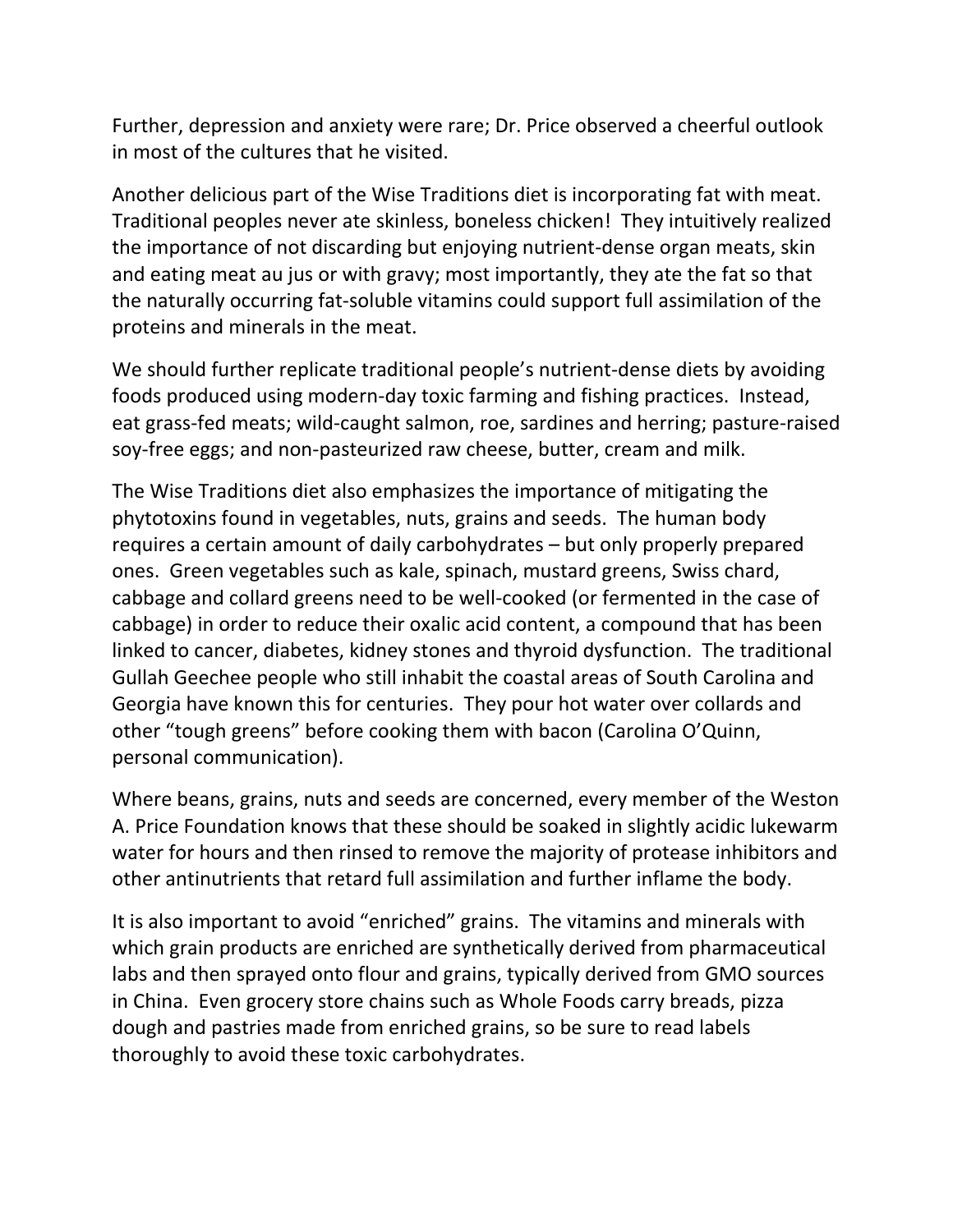Desserts should come from organic fruits combined with delicious fats such as raw cheese, raw cream, raw butter or coconut cream, as well as soaked and dehydrated nuts. Use small amounts of raw honey, organic maple syrup and sugars made from organic cane and coconut for less frequent treats.

If you have not yet reached level of health where gut dysbiosis and intestinal permeability (Leaky gut) are things of the past, you must avoid your primary food allergens. The most common allergies are dairy and gluten, with eggs, corn, chocolate, peanuts, shellfish, citrus and soy being close seconds. To determine which allergy or allergies are primary, do the gold standard – and absolutely free—the "Elimination Challenge Protocol". This involves completely avoiding the first allergy food you suspect for a full two weeks and then eating it one day. A return of your symptoms during that day or the three following days represents a positive test and indicates that you should avoid this food for a few months or even longer. This will give the body a break from the inflammatory cycle that food allergies continually generate, and allow your gut and immune system to heal more fully.

When you are ready to try one of these allergy foods again after a period of avoidance and healing, first challenge the healthiest foods in your primary allergy group. For example, if you are dairy-allergic, first eat organic raw cheese or milk or grass-fed butter. If you are gluten-allergic, try introducing properly prepared (soaked, dehydrated and then freshly ground) spelt, kamut or einkorn bread or muffins.

I also recommend eating primary allergenic foods intermittently, in what I refer to as a "Variety and Rotation" (V&R) fashion. The V & R method means that you vary your allergenic foods as much as possible (for example, alternating spelt and kamut grains) and rotate them so that you do not eat the same food day after day. (for example, you might eat cottage cheese on Mondays and Thursday, and yogurt on Tuesdays and Saturdays).

## **REMOVE TOXIC MICROBES**

An important way to reduce pathogenic bugs in the body is to adopt a Wise Traditions diet and avoid your primary food allergy or allergies, as just discussed. Another less well-known way to reduce the toxic pathogenic load is to treat your chronic or dominant focal infections. "Dominant focal infection" is not a wellknown term, even to many holistically oriented individuals in this country. The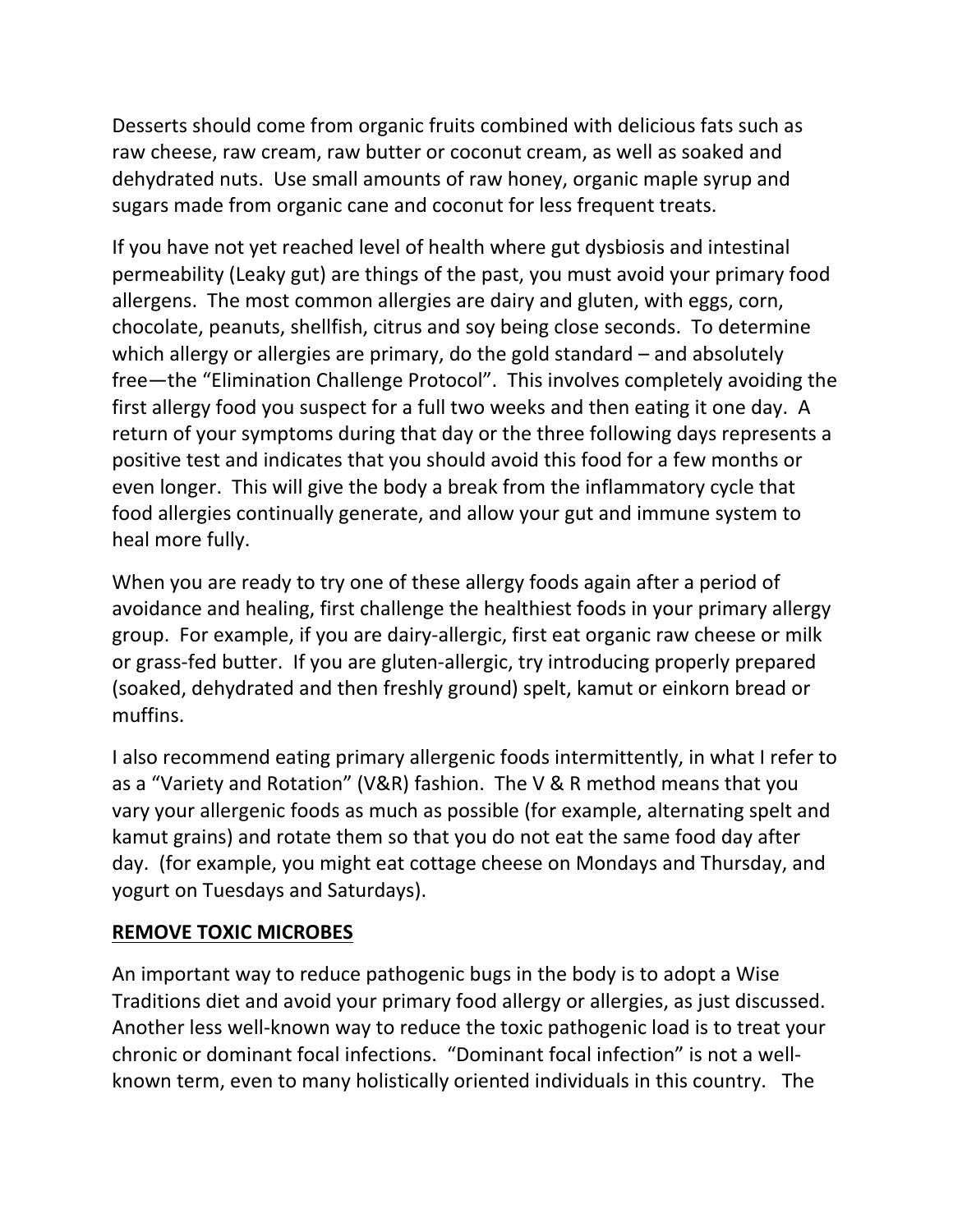definition of "Dominant Focus' as a "relatively silent and locally asymptomatic areas of chronic irritation, inflammation, and infection, which typically causes intermittent pain and dysfunction in distal and seemingly unrelated areas in the body referred to as disturbed fields." The figure below illustrates a common dental focus, showing the serious but often insidiously silent state of chronic focal infection.

Due to an inadequate diet as infants and children, many of us do not develop the appropriate jaw and cranial size to hold all thirty-two teeth. As a result, impacted wisdom teeth (third molar teeth) are quite common. Wisdom teeth are defined as "impacted" when they cannot break through the gums, or only partially break through, because there is not enough room in the mouth. These impacted and abnormally positioned teeth generate inflammation and attract bacteria when they begin to develop between ages twelve and fourteen and then attempt to erupt during the "age of wisdom" between ages seventeen and twenty five. Nine out of ten people nowadays have at least one impacted wisdom tooth.

Impacted wisdom teeth are often the site of chronic focal infections. The problem is that while unerupted teeth may rarely cause symptoms, the pathogenic bacteria generated in these sites – typically streptococcal – can travel to disturbed fields. These bacteria-laden "disturbed fields" may include the heart (rheumatic fever and mitral valve prolapsed), joints, (rheumatoid arthritis), kidney and bladder dysfunction) and brain (memory loss and obsessive-compulsive disorder symptoms).

Doctors who do not perform a thorough physical exam (which should include the teeth) and who are unfamiliar with focal infections typically only treat the symptoms. Thus, they may prescribe nonsteroidal anti-inflammatory drugs for arthritis or medications for cardiac arrhythmias while missing the true cause of the patient's condition or disease. Weston A. Price was a leader in the field of dental focal infections. Leading a team of sixty notable scientists, including Charles Mayo, Dr. Price declared that "Modern medicine is mistaking effect for cause."

Other common focal infections may involve the tonsils and sinuses. These foci become even more well-established when children receive excessive rounds of antibiotics for colds, ear and sinus infections and strep throat. These interventions actually increase the likelihood of struggling in adulthood with various dysfunctions and diseases emanating from insidiously silent chronic upper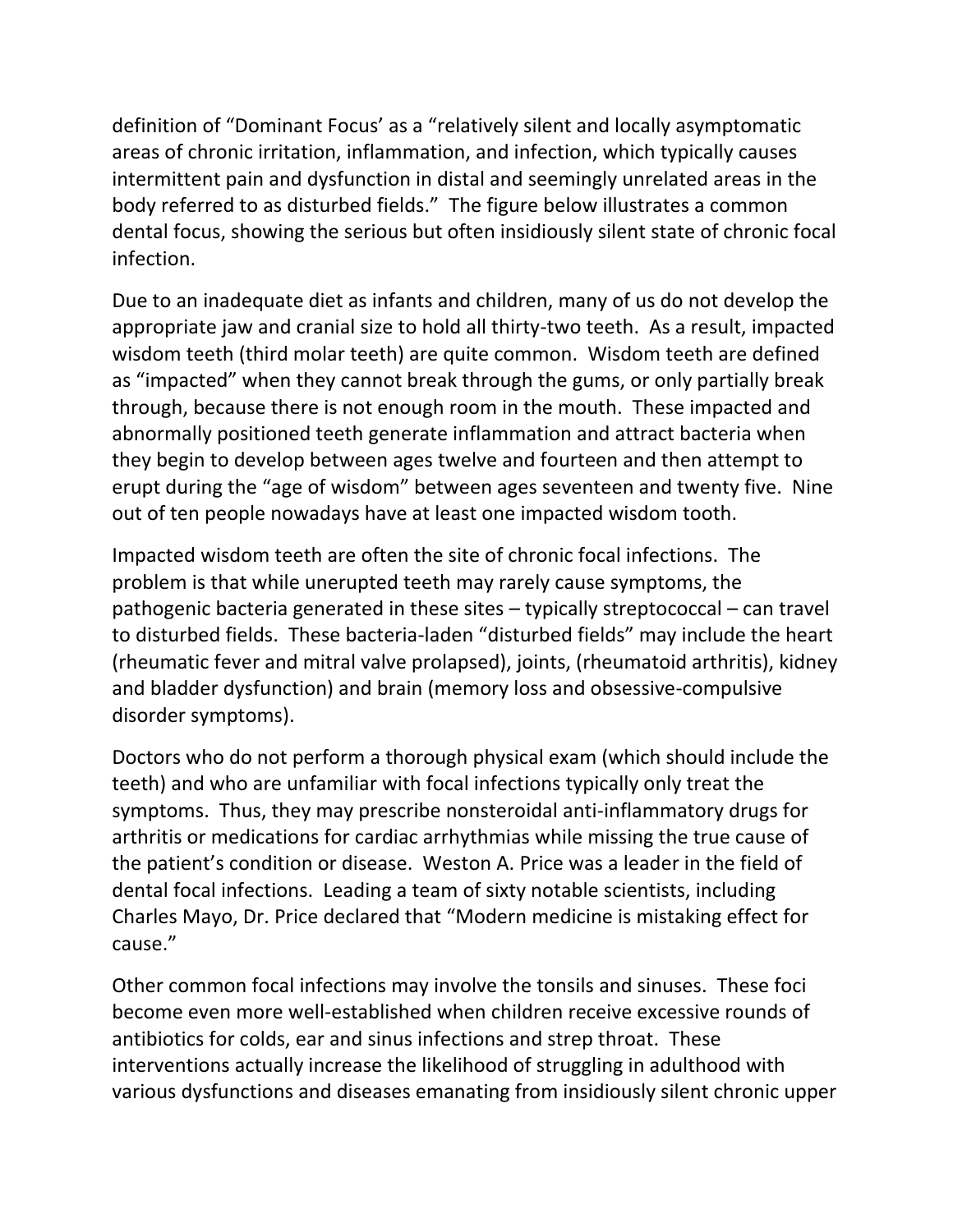respiratory focal infections. Antibiotics kill the weaker bacteria but tend to encourage stronger bacteria to adapt and survive by hiding or mutating.

Bacteria's most common mutation strategy is to lose their cell wall over successive generations which render them virtually unrecognizable by future antibiotics – as well as our own immune systems. These mutated cell wall defective (CWD) bacteria make up most of the pathogenic microbes found in focal infections in the teeth, tonsils and sinuses and furnish the basis for the future onset of autoimmune disease. Over time, CWD bacteria migrate to other warm, moist, semi-anaerobic and microbe-hospital areas of the body. These common disturbed fields include the heart valves, the synovial fluid in the joints, the glomerular tubules in the kidneys and the meninges of the brain.

Dr. Martin Fischer, a German-born American professor of physiology and the author of *Death and Dentistry*, comments: "For it is said truly that the disease of man's mature years are naught but the diseases of childhood, grown old." Thus, while the antibiotic-treated tonsillitis and other upper respiratory infections of childhood may no longer occur when we are adults, the pathogenic bacteria remaining in dental, tonsil and sinus focal infections can maintain symptoms such as fatigue, memory loss, kidney or bladder dysfunction, joint pain, and heart disease for a lifetime.

Whereas the causative focus is often silent and asymptomatic, the disturbed fields are not. If you have a chronic hip or shoulder pain, fatigue, headaches or frequent urination that are not resolved by conventional medicine, consider consulting a holistic doctor or practitioner or a biological dentist who is knowledgeable and experienced in diagnosing and treating focal infections. Bacteria's most common mutation strategy is to lose their cell wall over successive generations which renders them virtually unrecognizable by future antibiotics – as well as our own immune systems.

#### *REMOVE MIASMIC TENDENCIES*

Fundamentally, our life is determined not by genetics but by epigenetics; that is, the environment we live in and create for ourselves primarily determines the expression of our genes and our level of health. Following the recommendations in the previous four sections can have an enormous effect on one's epigenetics, with corresponding effects on the degree and quality of health and happiness. A sizeable percentage of us, however, still suffer from disturbing symptoms even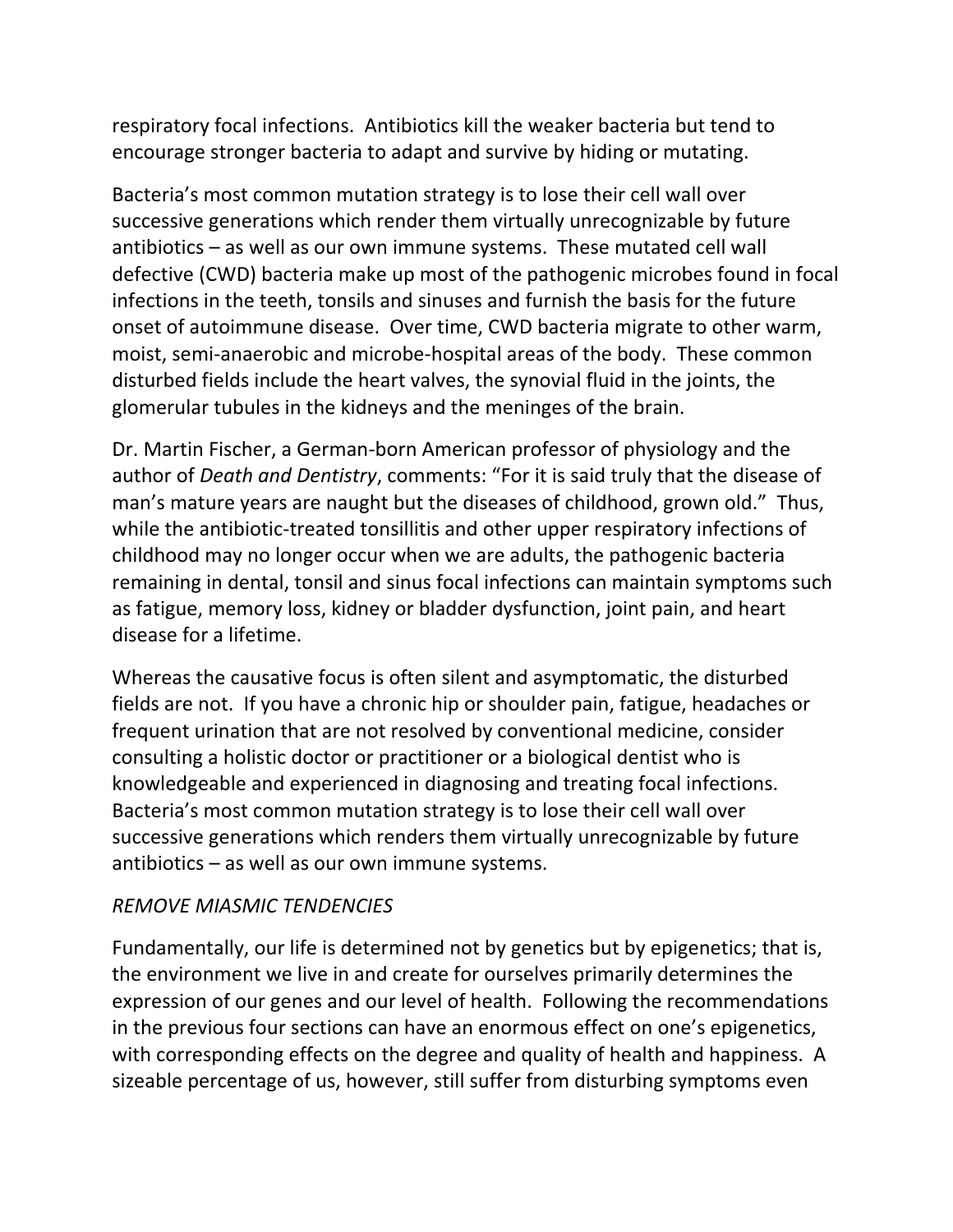though we adhere to an allergy-free Wise Traditions diet, use clean soaps and cosmetics, have removed our amalgam fillings and have cleared all of our focal infections. This fact – observed in myself and in my patients – motivated me to study homeopathy and the treatment of miasms. The term "miasm" refers to the inherited or environmentally caused predisposition to disease and the susceptibility of succumbing to that disease under stress.

Unfortunately, there are many modern day stressors: seventy vaccines from birth to eighteen, ten or more rounds of antibiotics before immune systems have matured at the age of seven, and the innumerable statins and other toxic drugs that characterize the polypharmacy of adulthood. These can render even the sturdiest immune system dysfunctional. Dr. Hahnemann's observations in the nineteenth century ring even more true today:

> Of all the chronic diseases, these botching of the human condition brought forth by the allopathic calamitous art at its worst in recent times) are the saddest and most incurable. I regret to say that when they have been driven to some height, it seems to be impossible to invent or devise any curative means for them

The theory underlying the field of epigenetics is correct in suggesting that we have an enormous capacity to influence our health positively. However, the exceptionally strong modern-day toxic insults that many of us experience necessitate exceptionally strong and effective treatments. Fortunately, Dr. Hahnemann's teachings, along with more recent contributions from homeopathic physicians in Mumbai, India, provide a means for effecting meaningful change. Homeopathy, is based on the "law of simillimum" or "like cures like." For example, the profuse watery eyes and nasal discharges characteristic of hay fever symptoms can be treated with Allium cepa, a remedy made from red onions, which causes the same symptoms from the chemicals released when you cut into them. The itching, burning and swelling symptoms characteristic of acute anaphylaxis that are similar to a bee sting can be treated with Apis mellifica, the remedy made from honeybee venom.

Acute homeopathy – which prescribes remedies for a recent illness or injury – has been very successful over the last few centuries. For example, Arnica Montana 30C, available at every health food store, is excellent after surgery and for treating acute sprains and strains, bruising and head injuries. Homeopathy has